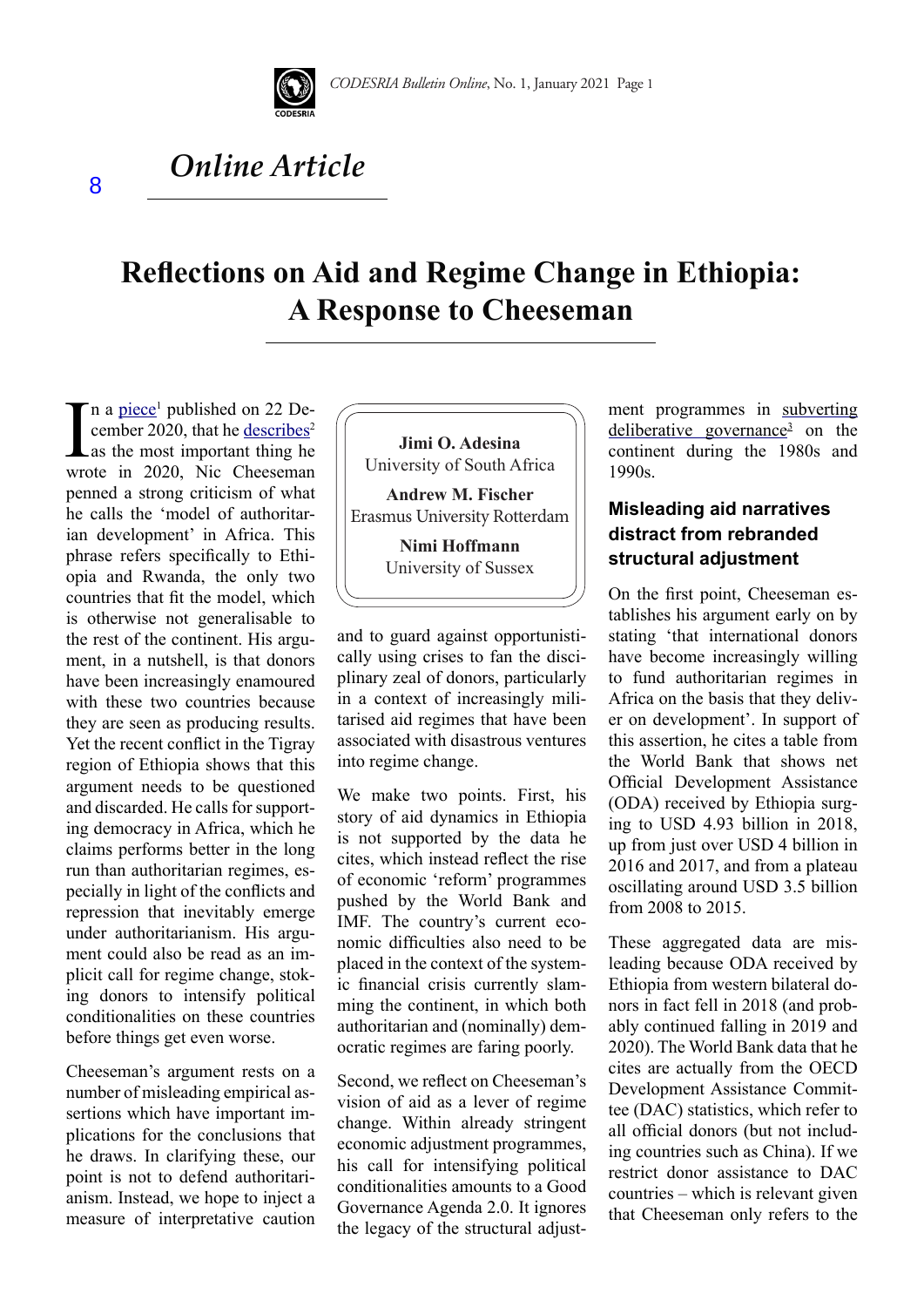US, the UK and the EU in his piece disbursed ODA to Ethiopia fell from USD 2.26 billion in 2017 to USD 2.06 billion in 2018 (see the red line in the figure below).

in which these countries were negotiating hard with the Ethiopian government at the time.

Instead, the sharp increase in

**Figure**: ODA to Ethiopia (millions USD), 2000–2019



Source: OECD stats, last accessed 30 December 2020

There was a brief moderate increase in DAC country ODA starting in 2015 and peaking in 2017. Cheeseman might have been referring to this. However, contrary to his argument, it was likely that the reason for this increase in aid was primarily humanitarian, responding to the refugee influx from South  $\frac{\text{Sudan}^4}{\text{Sudan}^4}$  that began in 2015 and to the severe drought and famine risk  $\frac{\text{in } 2016-17}{\text{in } 2016}$ . It was also probably related to attempts to induce incipient political reform following the major protests in Oromia in 2014, aid for which Cheeseman would presumably condone given that conventional measures of democracy and freedom improved in 2018. Indeed, it is notable that committed ODA from DAC donor countries fell even more sharply than disbursed aid in 2018, from USD 2.49 billion in 2017 to USD 2.07 billion, reflecting the context

ODA in 2018 came entirely from the International Development Association (IDA) of the World Bank Group, which increased its mixture of grants and loans to the country from USD 1.1 billion in 2017 to USD 2.1 billion in 2018. This subsequently fell to USD 1.8 billion in 2019 (the dashed green line in the figure).

Such ODA has been explicitly tied to the World Bank's long-standing goal of liberalising, privatising and deregulating the Ethiopian economy, thereby 'reforming' (or disassembling) many of the attributes that have allowed the Ethiopian state to act in a developmentalist manner. These attributes include state-owned enterprises, state control over the financial sector, and relatively closed capital accounts, in strong distinction to most other countries in Africa (including Rwanda).

For instance, in October 2018 it approved USD 1.2 billion from the ID $A^6$  in support of 'a range of economic reforms designed to revitalize the economy by expanding the role of the private sector ...

to gradually open up the economy and introduce competition to and liberalize sectors that have been dominated by key state-owned enterprises (SOEs)'. The support aimed to promote publicprivate partnerships in key state-owned sectors, such as telecoms, power and trade logistics, as key mechanisms to restructure these sectors, as well as broader deregulation and financial liberalisation. It is also notable that the World Bank prefaced this justi-

fication by emphasising the political reforms that had already been embarked upon, and the promotion of 'citizen engagement social accountability' in Ethiopia.

In other words, contra the idea that western donors have been increasing their support for an authoritarian development model, they have been gradually withdrawing aid since 2017. The World Bank pulled up the slack in 2018, and in December 2019 both the World Bank<sup>1</sup> and IMF promised more funding $8$ in support of ongoing economic reforms. The economic liberalisation has in turn undermined political liberalisation and has been a key source of political destabilisation.

The bargaining hand of these donors has been reinforced by the economic difficulties faced by the Ethiopian economy – in particular, a hard tightening of external foreign-exchange constraints. Balance of payments statistics<sup>9</sup> reveal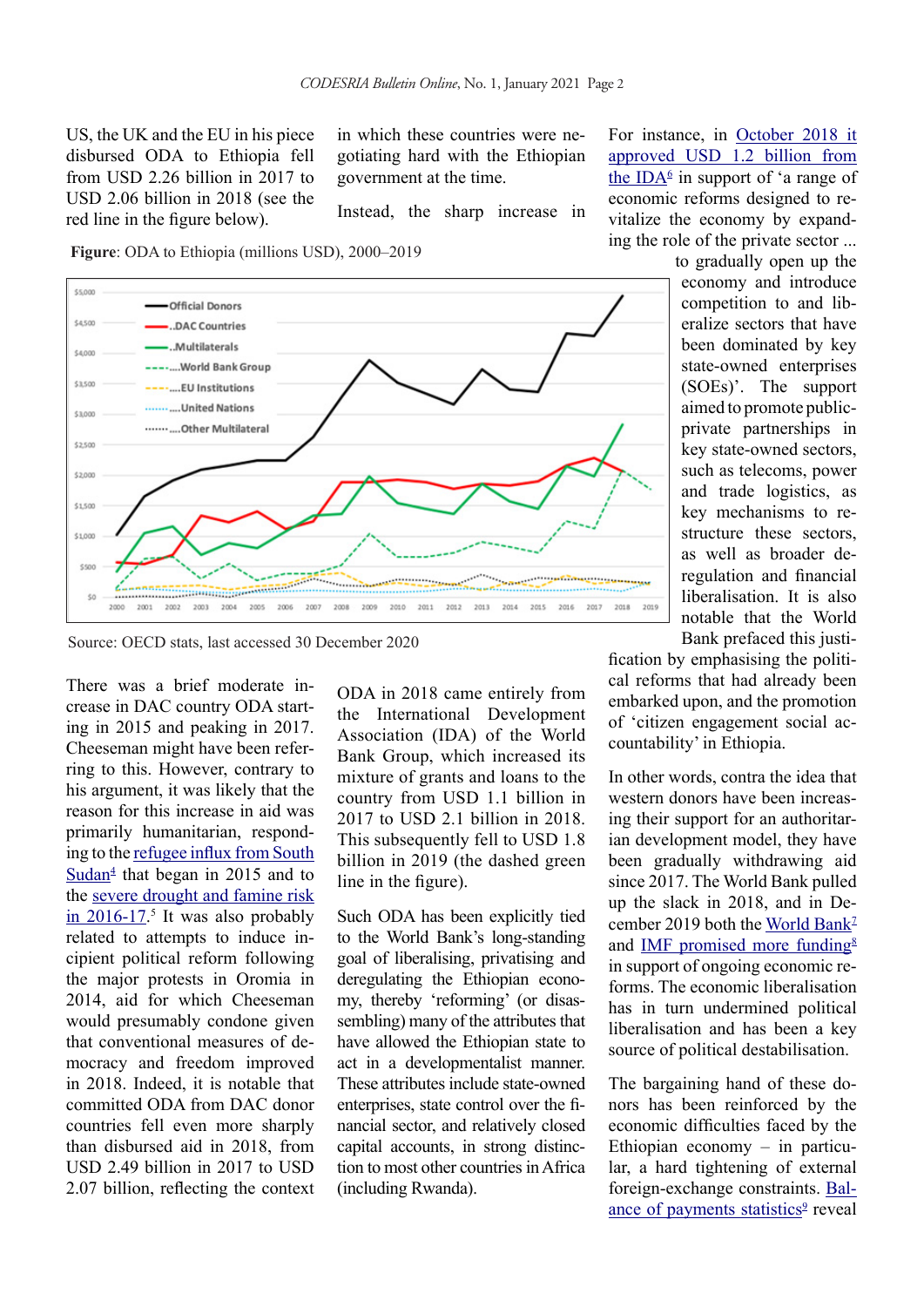that the government had effectively stopped external borrowing after 2015, a policy that it was advised to adopt in its Article IV consultations with the IMF in 2016 and 2017 as its external debt distress levels were rising. As a result, the government became excessively reliant on donor grant money as a principal source of foreign financing. Yet the country continued to run deep trade deficits, in large part because its development strategies, as elsewhere in Africa, have been very import and foreign-exchange intensive (think of the Grand Ethiopian Renaissance Dam, requiring more than USD 4.6 billion to build, the bulk in foreign exchange). Significant capital flight appears to have taken place as well; for example, errors and omissions reported on the balance of payments were -USD 2.14 billion in 2018. In order to keep the ship afloat, the central bank burnt through over USD 1 billion of its reserves in 2018 alone.

This severe tightening of foreignexchange constraints needs to be understood as a critical structural factor in causing the development strategy to stall. Along with noneconomic factors, this in turn put considerable strain on the government's ability to stabilise political factions through the deployment of scarce resources, of which foreign exchange remains among the most important, especially in the current setting. Again, the point is not to apologise for authoritarianism, but rather to emphasise that the current situation is rooted deeper within a conjuncture of systemic crises that go far beyond any particular form of political administration.

Indeed, Cheeseman commits a similar oversight in ignoring the previous systemic crisis that the present is in many ways repeating. Later in his piece, he asserts: 'The vast

majority of African states were authoritarian in the 1970s and 1980s, and almost all had poor economic growth.' This is an ahistorical misrepresentation of the profound global crisis that crippled Africa from the late 1970s for about two decades and which was the source of the poor growth he mentions. Then, as now, economic crisis was triggered throughout the continent by the severe tightening of external constraints, which neoliberal structural adjustment programmes exacerbated in a pro-cyclical manner despite being justified in the name of growth. The combination crippled developmentalist strategies across the continent regardless of political variations and despite the fact that many countries were performing quite well before the onset of the crisis. Such historical contextualisation is crucial for a correct assessment of the present.

In this respect, there is a danger of putting the cart before the horse. Most countries that descend into deep protracted crises (economic or political) generally stop being nominally democratic, and yet this result becomes attributed as a cause, as if authoritarianism results in crisis or poor performance. Cheeseman cherry-picks two papers (one a working paper) on democracy<sup>10</sup> and development<sup>11</sup> performance in Africa (which, like all cross-country regressions, are highly sensitive to model specification and open to interpretation). However, drawing any causality from such studies is problematic given that states tended to become more authoritarian after the global economic crisis and subsequent structural adjustments of the late 1970s and 1980s, not the other way around. For instance, 16 countries were under military rule in 1972, compared with 21 countries in 1989 during the height of adjust-

ment.<sup>12</sup> Faced with crippled capacity under the weight of severe austerity and dwindling legitimacy as living standards collapsed, many states responded to mass protests $\frac{13}{12}$ against the harsh conditionalities of adjustment with increasing force. As such, economic crisis and adjustment plausibly contributed to the rise of political instability and increasingly authoritarian regimes. Other factors included the Cold War destabilisation,<sup>14</sup> which western countries fuelled and profited from. In other words, the political malaise across Africa at the time was driven as much by external as by internal factors.

### **Aid as a lever of regime change**

This leads us to our second point concerning Cheeseman's vision of aid as a lever of regime change. Cheeseman is at pains to emphasise that rigged elections and repression of opponents have contributed to the recent emergence of conflict in the Tigray region. While these are important factors, Ethiopian intellectuals have also emphasised that conflicts in contemporary Ethiopia have taken place against a history of imperial state formation, slavery and debates about the 'national question', $15$  or what has sometimes been called 'internal colonialism'. These conflicts are shaped by the system of ethnic federalism,<sup>16</sup> in which ethnically defined states control their own revenues, social provisioning and security forces. They have been affected by foreign agricultural land grabs,<sup>17</sup> which interact with older histories of semifeudal land dispossession. Most recently, there have been concerns that regional tensions over the Renaissance Dam<sup>18</sup> and agricultural  $land<sup>19</sup>$  may help draw neighbouring countries into the conflict.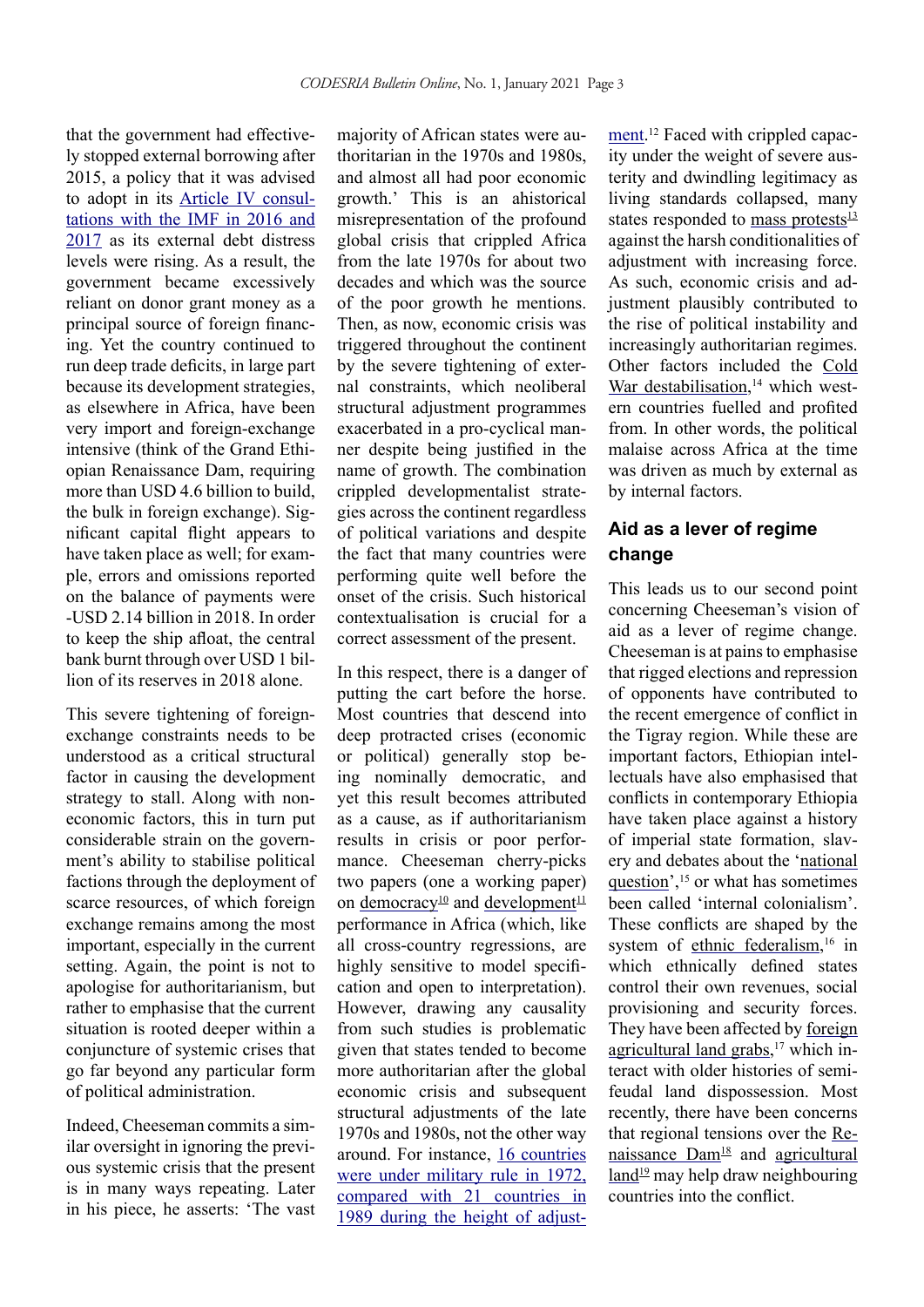In the face of this highly complex and rapidly changing context, no one person can identify the optimal response. It plausibly requires regular collective deliberation by people who are deeply embedded in the context. In particular, the brief political liberalisation of 2018 was followed by a sharp uptick of political violence on all sides, rooted in fundamental tensions between different visions of statehood. Such situations cannot be solved simply by 'adding democracy and stirring'; they require deliberative governance.

Yet, Cheeseman's piece seeks a reimposition of the very political conditionalities that were a primary factor in subverting deliberative governance<sup>20</sup> on the continent during the first wave of structural adjustment and its attendant Good Governance agendas. Such conditionalities work by constraining the open contestation of ideas and the process of informed consensus-building. They undermine the sovereignty of key institutions of the polity and the economy. And by doing so they degrade the historical meaning of development as a project of reclaiming social and economic sovereignty after colonialism.

Indeed, as Thandika Mkandawire has argued, the previous wave of political conditionalities and democratisation reduced democracies to formal structures of elections and, by wedding and subordinating them to the orthodox economic policy frameworks established under structural adjustment, led to what he called 'choiceless democracies'.21 Such 'disempowered new democracies' are incapable of responding to the substantive macroeconomic demands of voters which undermines substantive democracy, deliberative governance and policy sovereignty.

In particular, the idea of a democratic developmental state is meaningless in the absence of policy sovereignty. The institutional monocropping and monotasking $22$ of the type that Mkandawire wrote about does not merely prevent key institutions, such as central banks, from using broader policy instruments to support the developmental project. It also involves the deliberate creation of unaccountable policy vehicles, such as Monetary Policy Committees (MPCs), which operate outside of democratic oversight but have considerable hold on the levers of economic policy. MPCs are in turn wedded to neoliberal monetarism. The message to such disempowered new democracies is that 'You can elect any leader of your choice as long as s/ he does not tamper with the economic policy that we choose for you.' Or as Mkandawire wrote in  $1994$ ,<sup>23</sup> 'two or three IMF experts sitting in a country's reserve bank have more to say than the national association of economists about the direction of national policy.'

In such contexts, the prospect of a democratic developmental state is severely diminished. Ensuring significant improvements in people's wellbeing is important for the legitimacy of democracies. Yet the subversion of policy sovereignty significantly constrains the ability of new democracies to do so, setting them up for a crisis of legitimacy.

If democracy is to be meaningful it should involve the active engagement of citizens in a system of deliberative governance. Civil society organisations, in this context, are meaningful when they are autonomous institutions of social groupings that actively engage in boisterous debate and public policymaking in articulating the interest of their members. Yet, donor clientelism in Africa has wrought civil society and advocacy organisations that are manufactured and funded by, and accountable to,  $\frac{1}{2}$  not the citizens. This is a substantive subversion of democracy as a system of deliberative governance.

In this respect, we can call the kind of intrusive donor clientelism that Cheeseman is recommending Good Governance 2.0. His advocacy for strengthening patron–client relations between western donors and African governments, and his urging that donors use crises as a way of forcing regime change and policy conditionalities, is ahistorical, counterproductive and morally indefensible. In particular, it does not take into account the destructive, anti-democratic role of western-backed regime change and policy conditionality across the Global South during the era of flag independence. Even recently, these donor countries have disastrous human rights records when pushing for regime change in countries such as Afghanistan, Iraq and Libya. Their support for military dictatorships, such as in Egypt, has been a central pillar of foreign policy for decades. And several of these donor countries worked hard to uphold apartheid in South Africa. They have no moral high ground to push for regime change, and little record to ensure that they could do so without causing more harm than good.

Moreover, external actors attempting to enforce their narrow view of democratisation in contexts of deeply polarised and competing visions of statehood, and in the midst of economic instability reinforced by already burdensome economic conditionalities, austerity and reforms, could well be creating a recipe for disaster. As a collective of intellectuals from across the Horn